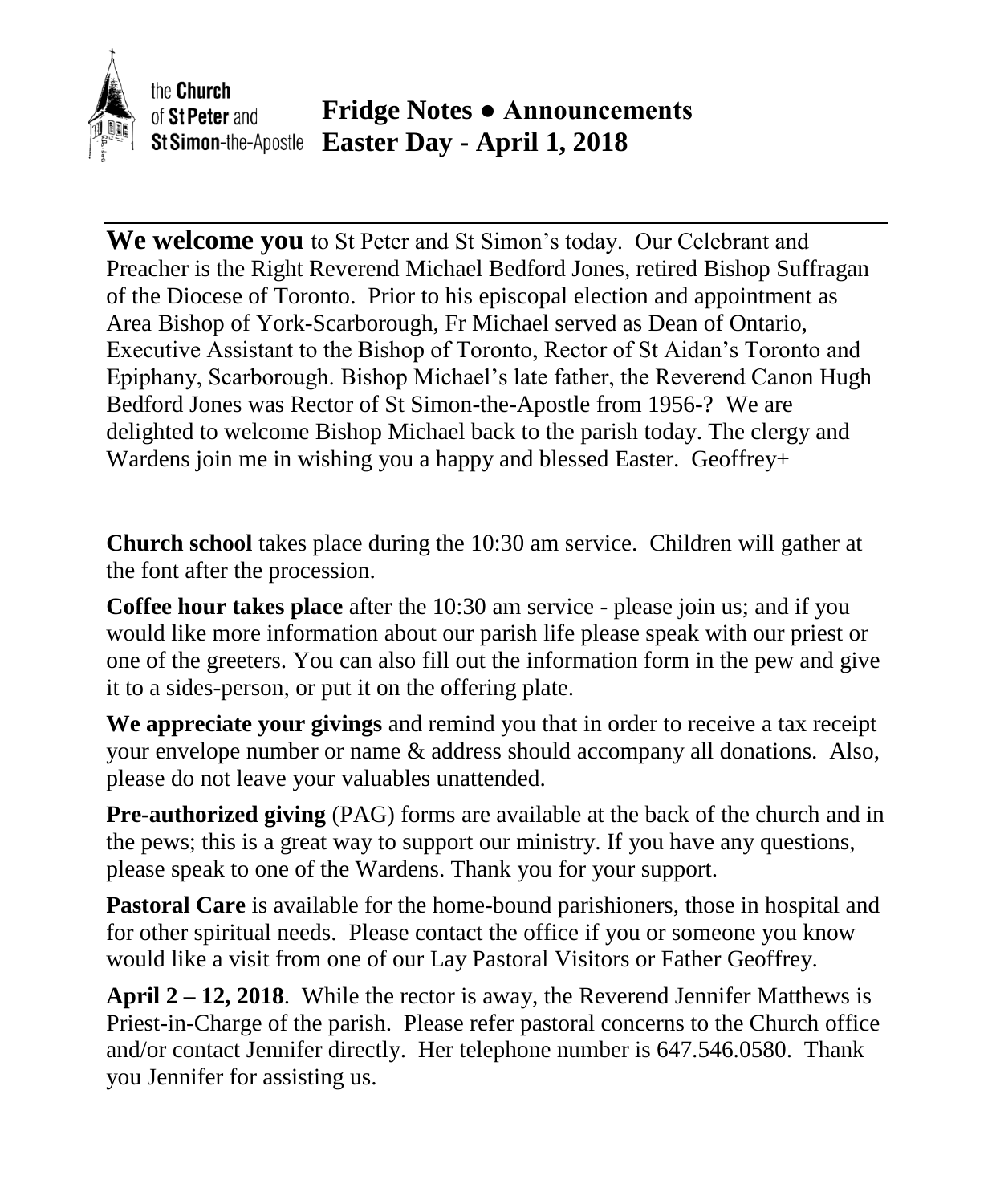## **THIS WEEK**

**Wednesday, April 4:** Easter Feria 11 am – Holy Eucharist with Anointing for Healing (in the Chapel) **Sunday, April 8:** Second Sunday of Easter 8:30 am Holy Eucharist (Book of Common Prayer) 10:30 am Holy Eucharist (BAS p. 185, Contemporary) *Readings: Acts 4.32–35 / 1 John 1.1—2.2 / John 20.19–31* **LOOKING AHEAD Sunday, April 22:** 4pm SPSS Choir Concert **Saturday, May 5:** 4pm Jim Colling's Birthday Party Parish Hall **Sunday, May 6:** 7pm student Shelly Pollard ordination reception in Parish Hall **Saturday, May 12:** 9am SPSS Spring Sale **Sunday, May 20:** The Day of Pentecost **Last Tuesday of the Month:** 6 pm Candlelight Evening Prayer Service

**SPSS Choir's A German Connection Concert** Tickets for the Choir's A German Connection Concert on Sunday April 22, 4:00 p.m. are on sale in the narthex after the service.

**Stewardship Committee** A note from the stewardship committee - Since our inaugural meeting with Peter Misiaszek, the diocese's director of Stewardship Development, we have received a coach, Gary Shaw to guide us through this process as well as finalized a stewardship team. There is still one position open on the team and we are looking to have a former St Peter's parishioner join us. If you are interested please speak with Moveta Nanton, chair of the Stewardship team.

**Tai Chi program** There will be a Tai Chi program starting in the Parish Hall on April 4<sup>th</sup> from 7p.m.-9p.m. The Classes will be every Wed. night until the end of June. For further info see Frank Hillis.

*Jubilate!* Are you thinking of contributing something to the next issue of *Jubilate!*, our church newsletter? Can you encourage someone else to share news, pictures, ideas, concerns, their faith? The deadline for submission of material to be published in our Pentecost newsletter is April 29. Please send what you would like to share to **Jubilate's** editor, Peggy Needham peggyneedham@sympatico.ca

**Adult Confirmation** – Classes will be held on April 22, May 13, 27, June 10, 24, September 9, 23. On September  $30<sup>th</sup>$  Archbishop Johnson will make a parish visit when we will celebrate confirmation. If you would like to join us please speak with Fr Geoff.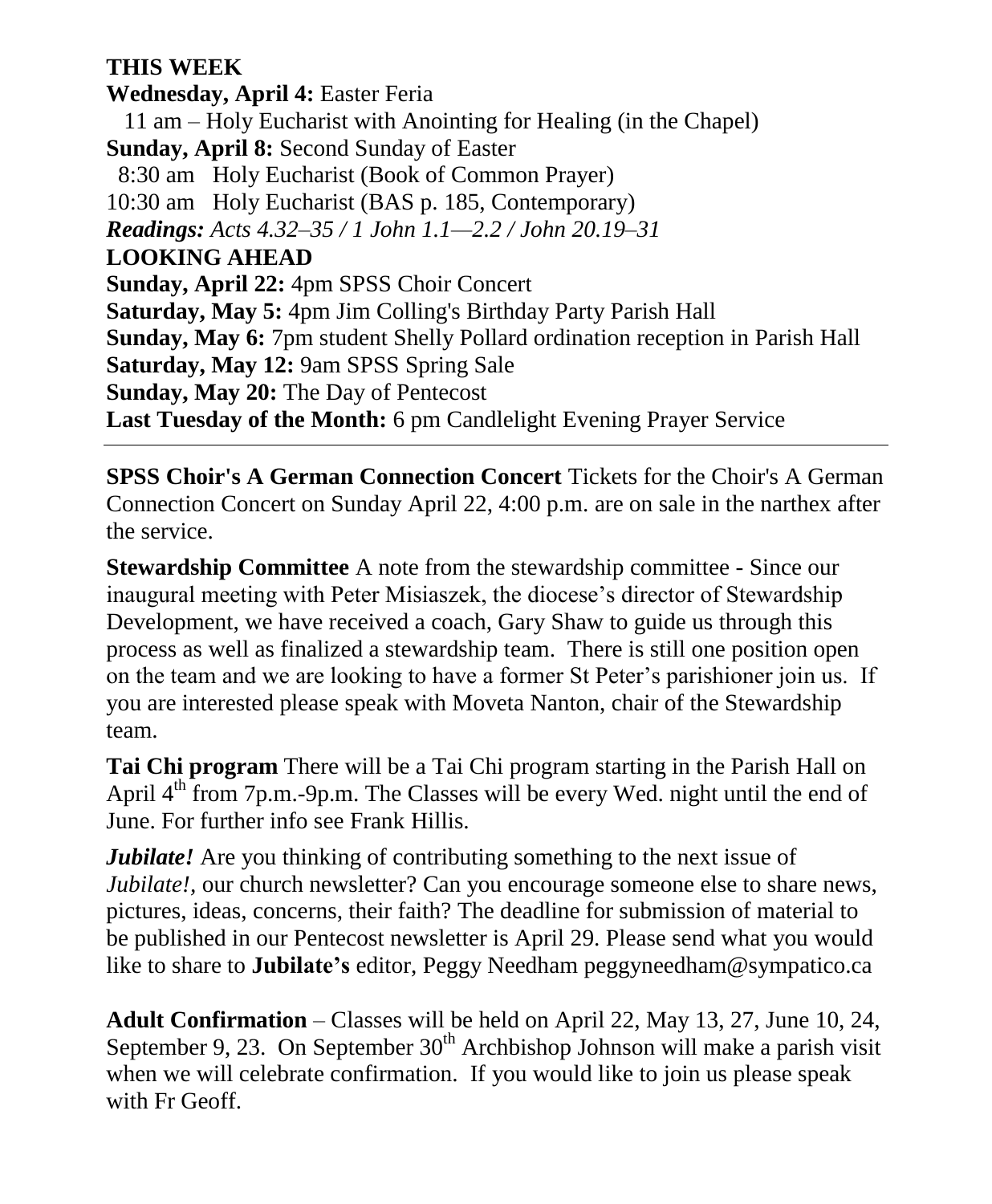

Don't Miss Out on Your Chance to get great items at wonderful prices:

Gifts

Toys

Jewelry

Art

Household Articles

**Home Baking** Preserves





St Peter & St Simon's Church 525 Bloor Street E Just East of Sherbourne Subway www.stsimons.ca

Sat May 12th 2018 9 AM to 1 PM



Come have a coffee and buy that special something!